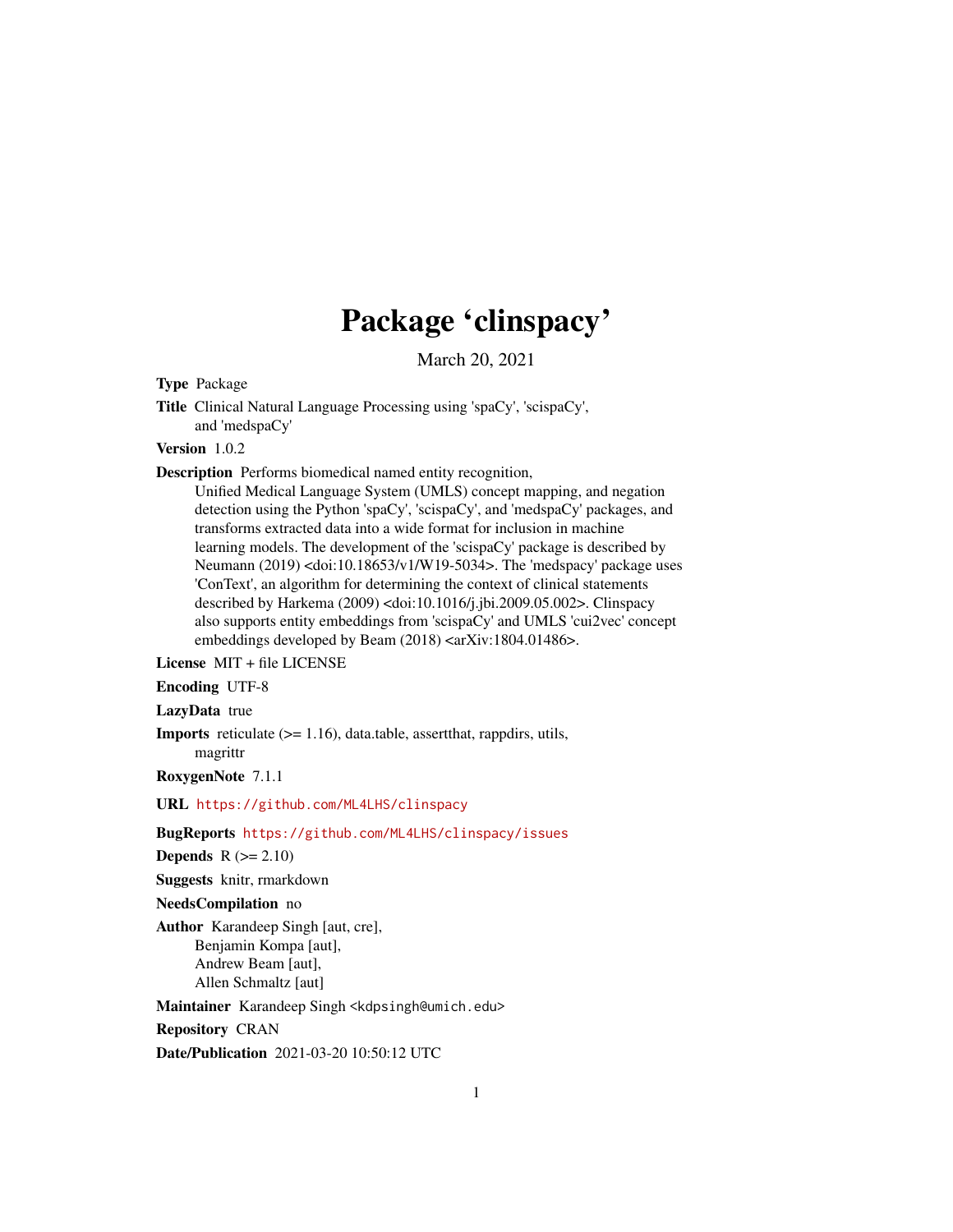# <span id="page-1-0"></span>R topics documented:

| Index |                                                                                                                 |  |
|-------|-----------------------------------------------------------------------------------------------------------------|--|
|       |                                                                                                                 |  |
|       |                                                                                                                 |  |
|       |                                                                                                                 |  |
|       |                                                                                                                 |  |
|       |                                                                                                                 |  |
|       | bind clinspacy embeddings $\ldots \ldots \ldots \ldots \ldots \ldots \ldots \ldots \ldots \ldots \ldots \ldots$ |  |
|       |                                                                                                                 |  |

| bind_clinspacy | This function binds columns containing either the lemma of the entity<br>or the UMLS concept unique identifier (CUI) with frequencies to a |
|----------------|--------------------------------------------------------------------------------------------------------------------------------------------|
|                | data frame. The resulting data frame can be used to train a machine<br>learning model or for additional feature selection.                 |

# Description

This function binds columns containing either the lemma of the entity or the UMLS concept unique identifier (CUI) with frequencies to a data frame. The resulting data frame can be used to train a machine learning model or for additional feature selection.

# Usage

```
bind_clinspacy(
  clinspacy_output,
  df,
 cs\_col = NULL,df_id = NULL,subset = "is_negated == FALSE"
)
```
# Arguments

clinspacy\_output

|                 | A data frame or file name containing the output from clinspacy.                                                                                                                                                                                                                                                          |
|-----------------|--------------------------------------------------------------------------------------------------------------------------------------------------------------------------------------------------------------------------------------------------------------------------------------------------------------------------|
| df              | The data frame to which you would like to bind the output of clinspacy.                                                                                                                                                                                                                                                  |
| $\verb cs_col $ | Name of the column in the clinspacy_output that you would like to pivot. For<br>example: "entity", "lemma", "cui", or "definition". Defaults to "lemma"<br>if use_linker is set to FALSE and "cui" if use_linker is set to TRUE.                                                                                         |
| df id           | The name of the id column in the data frame with which the clinspacy id col-<br>umn in clinspacy_output will be joined. If you supplied a df_id in clinspacy,<br>then you must also supply it here. If you did not supply it in clinspacy, then it<br>will default to the row number (similar behavior to in clinspacy). |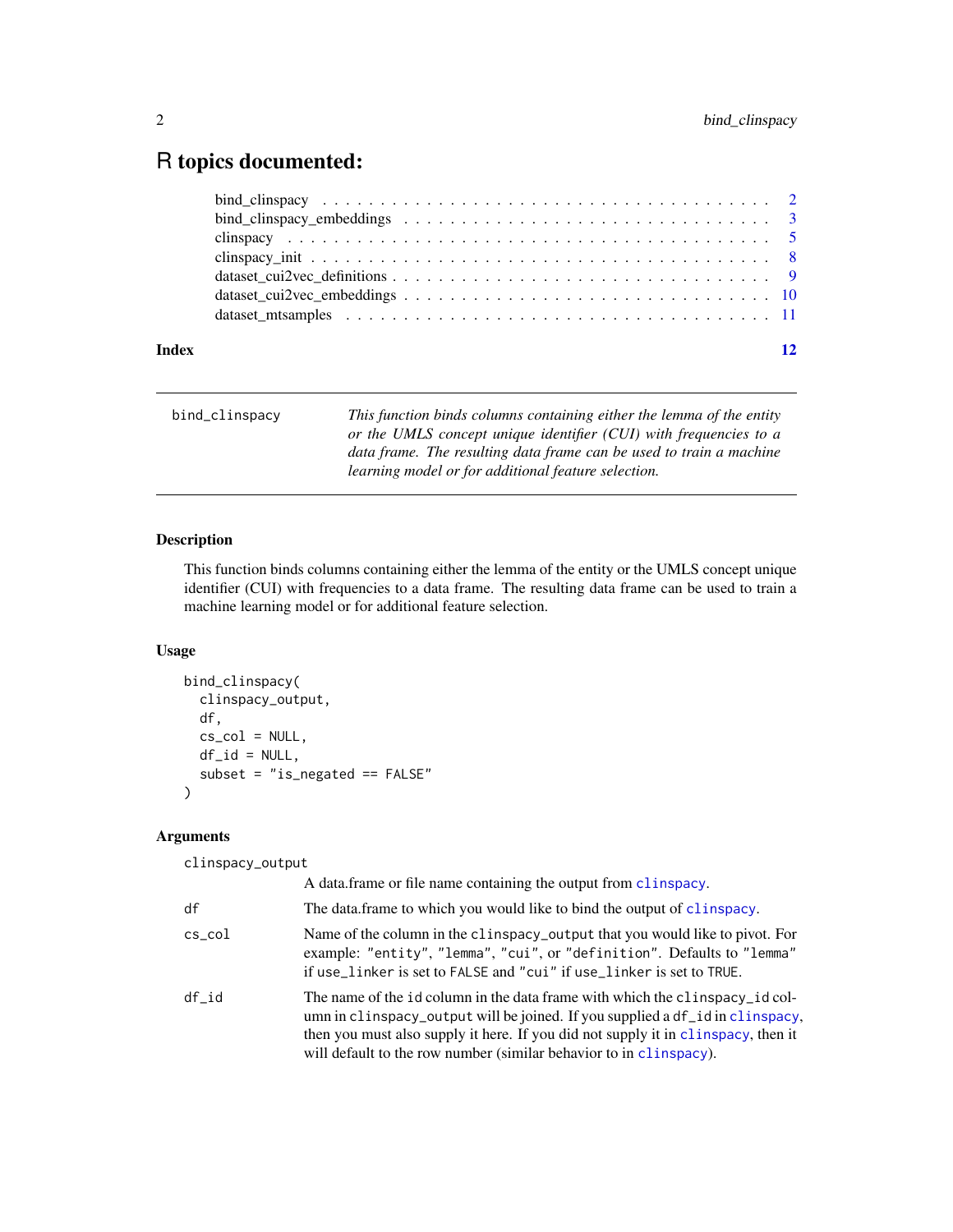<span id="page-2-0"></span>subset Logical criteria represented as a string by which the clinspacy\_output will be subsetted prior to building the output data frame. Defaults to "is\_negated == FALSE", which removes negated concepts prior to generating the output. Any column in clinspacy\_output may be referenced here. To avoid any subsetting, set this to NULL.

### Value

A data frame containing the original data frame as well as additional column names for each lemma or UMLS concept unique identifer found with values containing frequencies.

#### Examples

```
## Not run:
mtsamples <- dataset_mtsamples()
mtsamples[1:5,] %>%
  clinspacy(df_col = 'description') %>%
  bind_clinspacy(mtsamples[1:5,])
```
## End(Not run)

<span id="page-2-1"></span>bind\_clinspacy\_embeddings

*This function binds columns containing entity or concept embeddings to a data frame. The entity embeddings are derived from the scispacy package, and the concept embeddings are derived from the* [dataset\\_cui2vec\\_embeddings](#page-9-1) *dataset included with this package.*

# Description

The embeddings are derived from Andrew Beam's [cui2vec R package.](https://github.com/beamandrew/cui2vec)

#### Usage

```
bind_clinspacy_embeddings(
  clinspacy_output,
  df,
  type = "scispacy",
  df_id = NULL,subset = "is_negated == FALSE"
\lambda
```
#### Arguments

clinspacy\_output

A data.frame or file name containing the output from [clinspacy](#page-4-1). In order for scispacy embeddings to be available to [bind\\_clinspacy\\_embeddings](#page-2-1), you must set return\_scispacy\_embeddings to TRUE when running [clinspacy](#page-4-1) so that the embeddings are included within clinspacy\_output.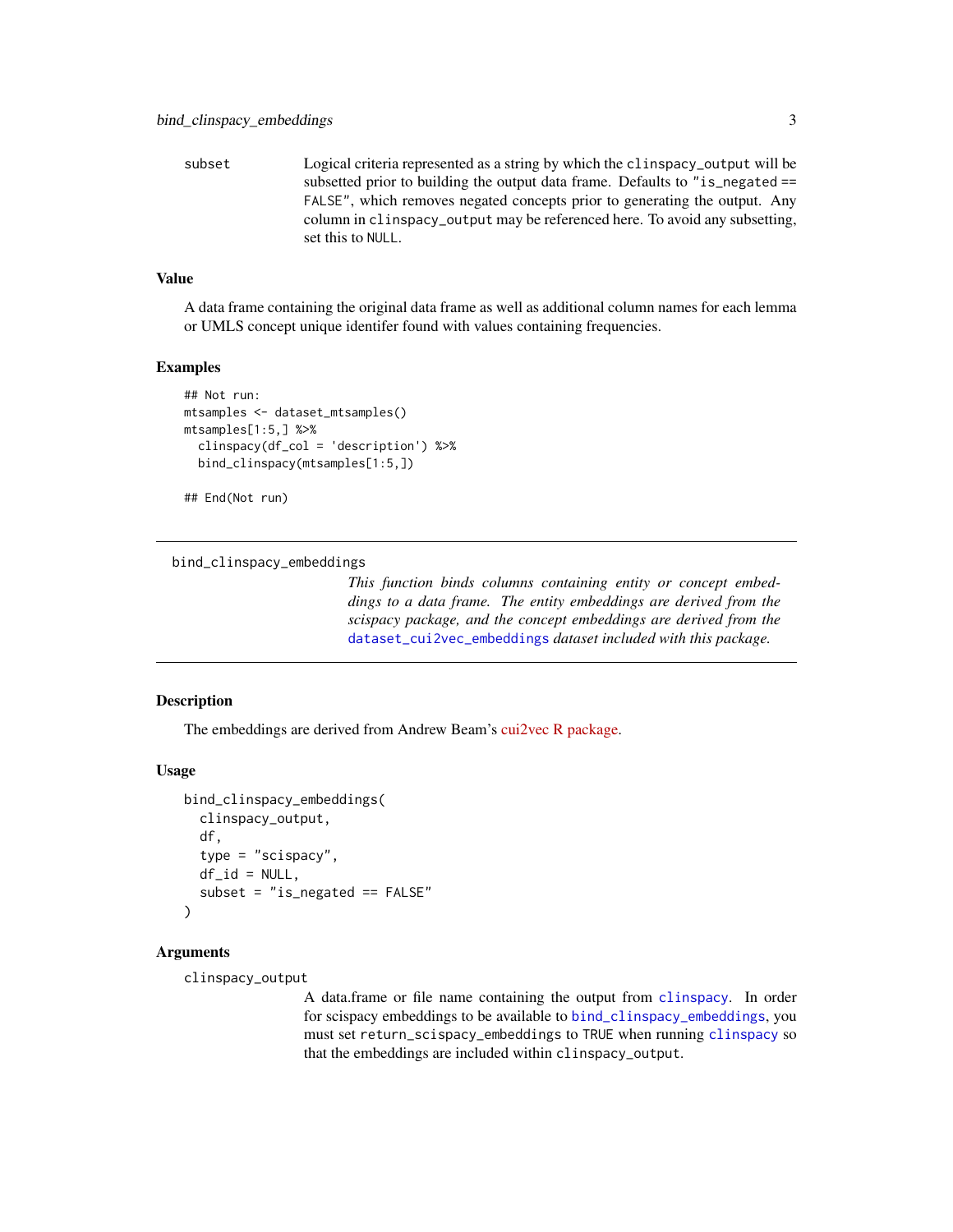<span id="page-3-0"></span>

| df     | The data frame to which you would like to bind the output of clinspacy.                                                                                                                                                                                                                                                                           |
|--------|---------------------------------------------------------------------------------------------------------------------------------------------------------------------------------------------------------------------------------------------------------------------------------------------------------------------------------------------------|
| type   | The type of embeddings to return. One of scispacy and cui2vec. Whereas<br>cui2vec embeddings require the UMLS linker to be enabled, the scispacy<br>embeddings do not. Defaults to scispacy.                                                                                                                                                      |
| df id  | The name of the id column in the data frame with which the id column in<br>clinspacy_output will be joined. If you supplied a df_id in clinspacy, then<br>you must also supply it here. If you did not supply it in clinspacy, then it will<br>default to the row number (similar behavior to in clinspacy).                                      |
| subset | Logical criteria represented as a string by which the clinspacy output will be<br>subsetted prior to building the output data frame. Defaults to "is_negated ==<br>FALSE", which removes negated concepts prior to generating the output. Any<br>column in clinspacy_output may be referenced here. To avoid any subsetting,<br>set this to NULL. |

# Details

# Citation

Beam, A.L., Kompa, B., Schmaltz, A., Fried, I., Griffin, W, Palmer, N.P., Shi, X., Cai, T., and Kohane, I.S.,, 2019. Clinical Concept Embeddings Learned from Massive Sources of Multimodal Medical Data. arXiv preprint arXiv:1804.01486.

# License

The cui2vec data is made available under a [CC BY 4.0 license.](https://creativecommons.org/licenses/by/4.0/) The only change made to the original dataset is the renaming of columns.

#### Value

A data frame containing the original data frame as well as the concept embeddings. For scispacy embeddings, this returns 200 columns of embeddings. For cui2vec embeddings, this returns 500 columns of embedings. The resulting data frame can be used to train a machine learning model.

#### Examples

```
## Not run:
mtsamples <- dataset_mtsamples()
mtsamples[1:5,] %>%
  clinspacy(df_col = 'description', return_scispacy_embeddings = TRUE) %>%
  bind_clinspacy_embeddings(mtsamples[1:5,])
```
## End(Not run)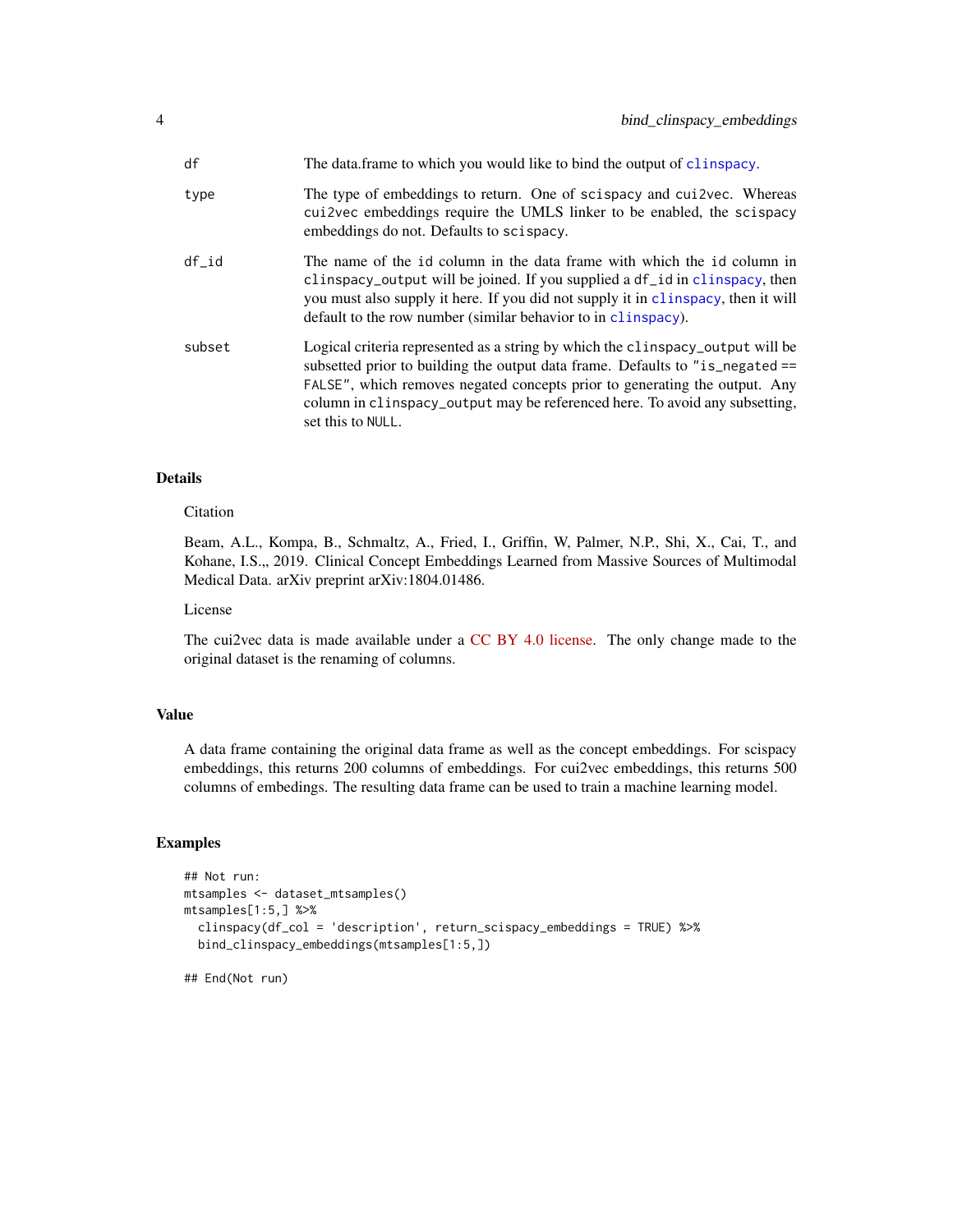<span id="page-4-1"></span><span id="page-4-0"></span>clinspacy *This is the primary function for processing both data frames and character vectors in the* clinspacy *package.*

# **Description**

This is the primary function for processing both data frames and character vectors in the clinspacy package.

#### Usage

```
clinspacy(
  x,
  df_{col} = NULL,df_id = NULL,threshold = 0.99,
  semantic_types = c(NA, "Acquired Abnormality", "Activity", "Age Group",
    "Amino Acid Sequence", "Amino Acid, Peptide, or Protein", "Amphibian",
   "Anatomical Abnormality", "Anatomical Structure", "Animal", "Antibiotic", "Archaeon",
   "Bacterium", "Behavior", "Biologic Function", "Biologically Active Substance",
  "Biomedical Occupation or Discipline", "Biomedical or Dental Material", "Bird",
    "Body Location or Region", "Body Part, Organ, or Organ Component",
   "Body Space or Junction", "Body Substance", "Body System", "Carbohydrate Sequence",
     "Cell", "Cell Component", "Cell Function", "Cell or Molecular Dysfunction",
    "Chemical", "Chemical Viewed Functionally", "Chemical Viewed Structurally",
   "Classification", "Clinical Attribute", "Clinical Drug", "Conceptual Entity",
   "Congenital Abnormality", "Daily or Recreational Activity", "Diagnostic Procedure",
    "Disease or Syndrome", "Drug Delivery Device", "Educational Activity",
    "Element, Ion, or Isotope", "Embryonic Structure", "Entity",
    "Environmental Effect of Humans", "Enzyme", "Eukaryote", "Event",
    "Experimental Model of Disease", "Family Group", "Finding", "Fish", "Food",
    "Fully Formed Anatomical Structure", "Functional Concept", "Fungus",
    "Gene or Genome", "Genetic Function", "Geographic Area",
    "Governmental or Regulatory Activity", "Group", "Group Attribute",
    "Hazardous or Poisonous Substance", "Health Care Activity",
    "Health Care Related Organization", "Hormone", "Human",
   "Human-caused Phenomenon or Process", "Idea or Concept", "Immunologic Factor",
    "Indicator, Reagent, or Diagnostic Aid", "Individual Behavior",
    "Injury or Poisoning", "Inorganic Chemical", "Intellectual Product",
   "Laboratory or Test Result", "Laboratory Procedure", "Language", "Machine Activity",
    "Mammal", "Manufactured Object", "Medical Device",
    "Mental or Behavioral Dysfunction", "Mental Process",
   "Molecular Biology Research Technique", "Molecular Function", "Molecular Sequence",
    "Natural Phenomenon or Process", "Neoplastic Process",
    "Nucleic Acid, Nucleoside, or Nucleotide", "Nucleotide Sequence",
   "Occupation or Discipline", "Occupational Activity", "Organ or Tissue Function",
    "Organic Chemical", "Organism", "Organism Attribute", "Organism Function",
```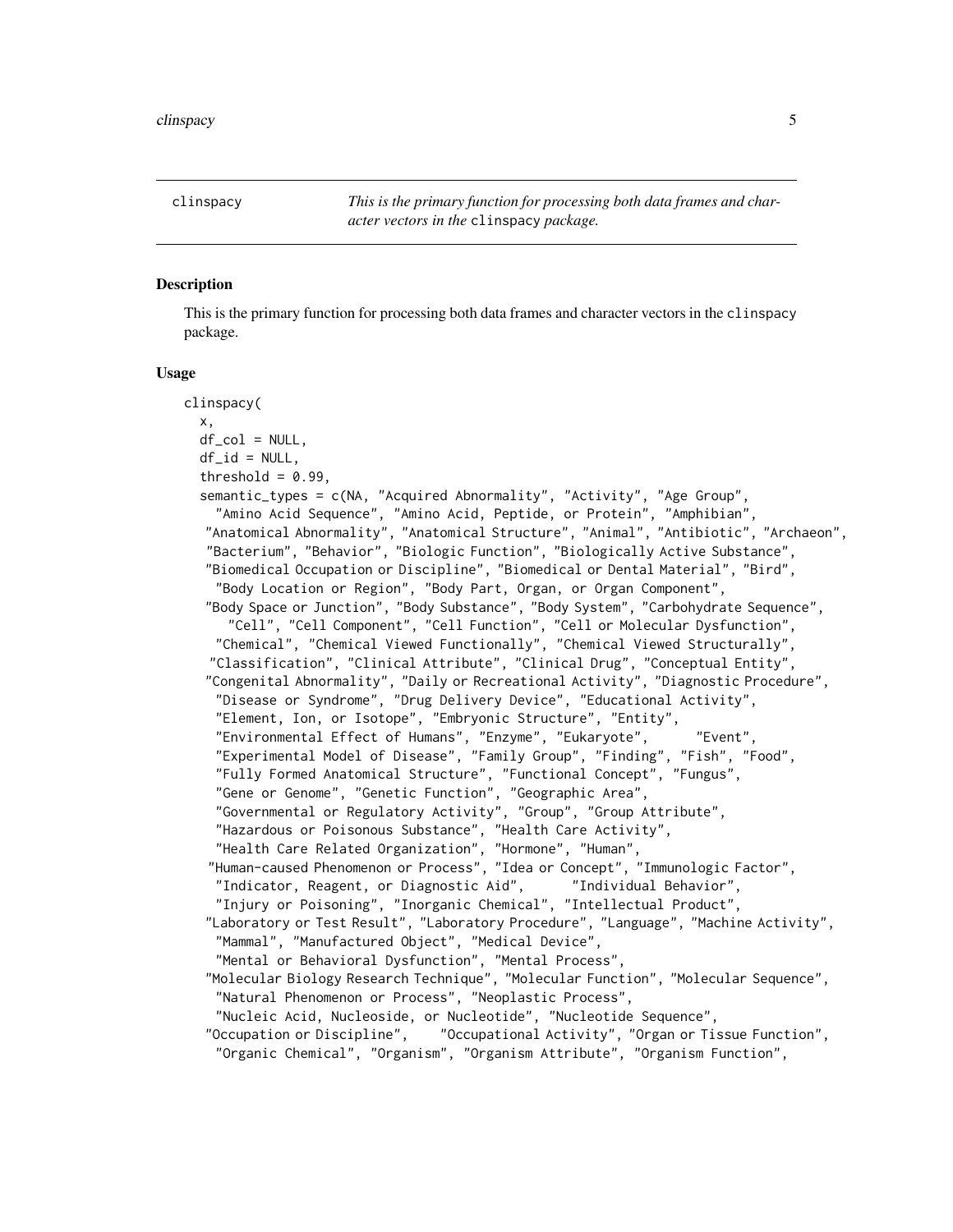```
"Organization", "Pathologic Function", "Patient or Disabled Group",
  "Pharmacologic Substance", "Phenomenon or Process", "Physical Object",
  "Physiologic Function", "Plant", "Population Group",
 "Professional or Occupational Group", "Professional Society", "Qualitative Concept",
  "Quantitative Concept", "Receptor", "Regulation or Law", "Reptile",
 "Research Activity", "Research Device", "Self-help or Relief Organization",
  "Sign or Symptom", "Social Behavior", "Spatial Concept", "Substance",
"Temporal Concept", "Therapeutic or Preventive Procedure", "Tissue", "Vertebrate",
  "Virus", "Vitamin"),
return_scispacy_embeddings = FALSE,
verbose = TRUE,
output_file = NULL,
overwrite = FALSE
```
# Arguments

)

| X              | Either a data.frame or a character vector                                                                                                                                                                                                                                                                                                                                                                                                                                                                                                                                                                                                                                                                                                                                                                                                                                                                                                                                                                                                                                                                                                                                                                                                                                                                                                                                                                                                                                                                                                                                                                                     |
|----------------|-------------------------------------------------------------------------------------------------------------------------------------------------------------------------------------------------------------------------------------------------------------------------------------------------------------------------------------------------------------------------------------------------------------------------------------------------------------------------------------------------------------------------------------------------------------------------------------------------------------------------------------------------------------------------------------------------------------------------------------------------------------------------------------------------------------------------------------------------------------------------------------------------------------------------------------------------------------------------------------------------------------------------------------------------------------------------------------------------------------------------------------------------------------------------------------------------------------------------------------------------------------------------------------------------------------------------------------------------------------------------------------------------------------------------------------------------------------------------------------------------------------------------------------------------------------------------------------------------------------------------------|
| df_col         | If $x$ is a data. frame then you must specify the name of the column containing<br>text as a string.                                                                                                                                                                                                                                                                                                                                                                                                                                                                                                                                                                                                                                                                                                                                                                                                                                                                                                                                                                                                                                                                                                                                                                                                                                                                                                                                                                                                                                                                                                                          |
| $df_id$        | If x is a data. frame then you may *optionally* specify an id column to help<br>match up each row of text in the original data frame with the resulting output.<br>If you do not specify an id, the resulting will contain the row number from the<br>original data.frame.                                                                                                                                                                                                                                                                                                                                                                                                                                                                                                                                                                                                                                                                                                                                                                                                                                                                                                                                                                                                                                                                                                                                                                                                                                                                                                                                                    |
| threshold      | Defaults to 0.99. The confidence threshold value used by clinspacy (can be<br>higher than the linker_threshold from clinspacy_init). Note that whereas<br>the linker_threshold can only be set once per session, this threshold can be up-<br>dated during the R session.                                                                                                                                                                                                                                                                                                                                                                                                                                                                                                                                                                                                                                                                                                                                                                                                                                                                                                                                                                                                                                                                                                                                                                                                                                                                                                                                                     |
| semantic_types | Character vector containing any combination of the following: c(NA, "Acquired<br>Abnormality", "Activity", "Age Group", "Amino Acid Sequence", "Amino Acid,<br>Peptide, or Protein", "Amphibian", "Anatomical Abnormality", "Anatomical<br>Structure", "Animal", "Antibiotic", "Archaeon", "Bacterium", "Behavior", "Bi-<br>ologic Function", "Biologically Active Substance", "Biomedical Occupation or<br>Discipline", "Biomedical or Dental Material", "Bird", "Body Location or Re-<br>gion", "Body Part, Organ, or Organ Component", "Body Space or Junction",<br>"Body Substance", "Body System", "Carbohydrate Sequence", "Cell", "Cell<br>Component", "Cell Function", "Cell or Molecular Dysfunction", "Chemical",<br>"Chemical Viewed Functionally", "Chemical Viewed Structurally", "Classifica-<br>tion", "Clinical Attribute", "Clinical Drug", "Conceptual Entity", "Congenital<br>Abnormality", "Daily or Recreational Activity", "Diagnostic Procedure", "Dis-<br>ease or Syndrome", "Drug Delivery Device", "Educational Activity", "Element,<br>Ion, or Isotope", "Embryonic Structure", "Entity", "Environmental Effect of<br>Humans", "Enzyme", "Eukaryote", "Event", "Experimental Model of Disease",<br>"Family Group", "Finding", "Fish", "Food", "Fully Formed Anatomical Struc-<br>ture", "Functional Concept", "Fungus", "Gene or Genome", "Genetic Func-<br>tion", "Geographic Area", "Governmental or Regulatory Activity", "Group",<br>"Group Attribute", "Hazardous or Poisonous Substance", "Health Care Activ-<br>ity", "Health Care Related Organization", "Hormone", "Human", "Human-caused |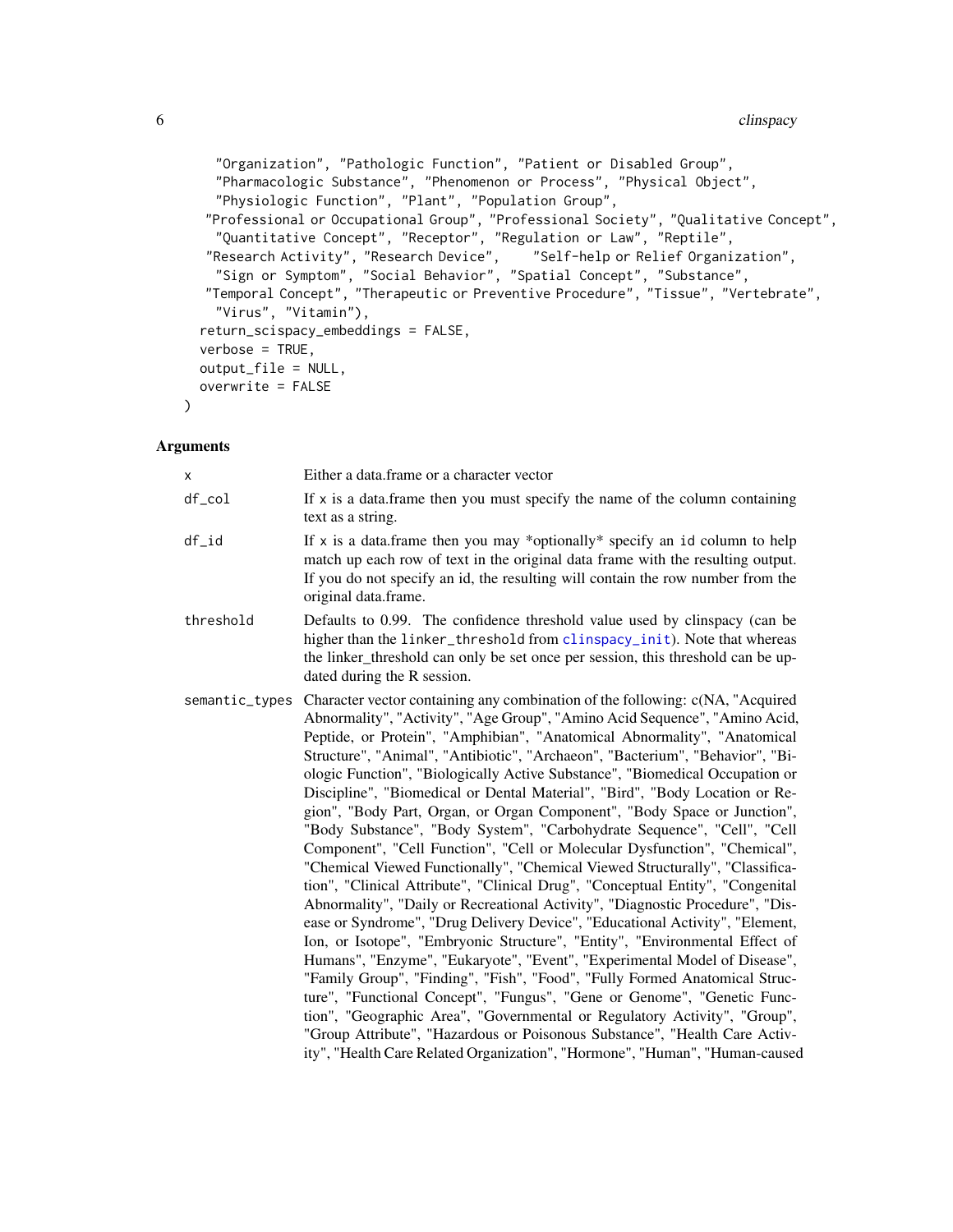#### <span id="page-6-0"></span>clinspacy 7

|                            | Phenomenon or Process", "Idea or Concept", "Immunologic Factor", "Indicator,<br>Reagent, or Diagnostic Aid", "Individual Behavior", "Injury or Poisoning", "In-                                                                                |
|----------------------------|------------------------------------------------------------------------------------------------------------------------------------------------------------------------------------------------------------------------------------------------|
|                            | organic Chemical", "Intellectual Product", "Laboratory or Test Result", "Lab-<br>oratory Procedure", "Language", "Machine Activity", "Mammal", "Manufac-<br>tured Object", "Medical Device", "Mental or Behavioral Dysfunction", "Men-         |
|                            | tal Process", "Molecular Biology Research Technique", "Molecular Function",                                                                                                                                                                    |
|                            | "Molecular Sequence", "Natural Phenomenon or Process", "Neoplastic Process",                                                                                                                                                                   |
|                            | "Nucleic Acid, Nucleoside, or Nucleotide", "Nucleotide Sequence", "Occupa-                                                                                                                                                                     |
|                            | tion or Discipline", "Occupational Activity", "Organ or Tissue Function", "Or-                                                                                                                                                                 |
|                            | ganic Chemical", "Organism", "Organism Attribute", "Organism Function", "Or-                                                                                                                                                                   |
|                            | ganization", "Pathologic Function", "Patient or Disabled Group", "Pharmaco-                                                                                                                                                                    |
|                            | logic Substance", "Phenomenon or Process", "Physical Object", "Physiologic                                                                                                                                                                     |
|                            | Function", "Plant", "Population Group", "Professional or Occupational Group",                                                                                                                                                                  |
|                            | "Professional Society", "Qualitative Concept", "Quantitative Concept", "Recep-                                                                                                                                                                 |
|                            | tor", "Regulation or Law", "Reptile", "Research Activity", "Research Device",                                                                                                                                                                  |
|                            | "Self-help or Relief Organization", "Sign or Symptom", "Social Behavior", "Spa-                                                                                                                                                                |
|                            | tial Concept", "Substance", "Temporal Concept", "Therapeutic or Preventive                                                                                                                                                                     |
|                            | Procedure", "Tissue", "Vertebrate", "Virus", "Vitamin")                                                                                                                                                                                        |
| return_scispacy_embeddings |                                                                                                                                                                                                                                                |
|                            | Defaults to FALSE. This is primarily intended for use by the bind_clinspacy_embeddings<br>function to obtain scispacy embeddings. In order for scispacy embeddings to be<br>available to bind_clinspacy_embeddings, you must set this to TRUE. |
| verbose                    | Defaults to TRUE.                                                                                                                                                                                                                              |
| output_file                | Defaults to NULL. This is an optional argument that writes the output to a comma-<br>separated value (CSV) file.                                                                                                                               |
| overwrite                  | Defaults to FALSE. If output_file already exists and overwrite is set to FALSE,<br>then you will be prompted to confirm whether you would like to overwrite the                                                                                |

# Value

If output\_file is NULL (the default), then this function returns a data frame containing the UMLS concept unique identifiers (cui), entities, lemmatized entities, CyContext negation status (TRUE means negated, FALSE means \*not\* negated), other CyContext contexts, and section title from the clinical sectionizer. If output\_file points to a file name, then the name of the created file will be returned.

file. If set to TRUE, then output\_file will automatically be overwritten.

# Examples

```
## Not run:
clinspacy('This patient has diabetes and CKD stage 3 but no HTN.')
clinspacy(c('This pt has CKD and HTN', 'Pt only has CKD but no HTN'))
data.frame(text = c('This pt has CKD and HTN', 'Diabetes is present'),
          stringsAsFactors = FALSE) %>%
 clinspacy(df_col = 'text')
if (!dir.exists(rappdirs::user_data_dir('clinspacy'))) {
```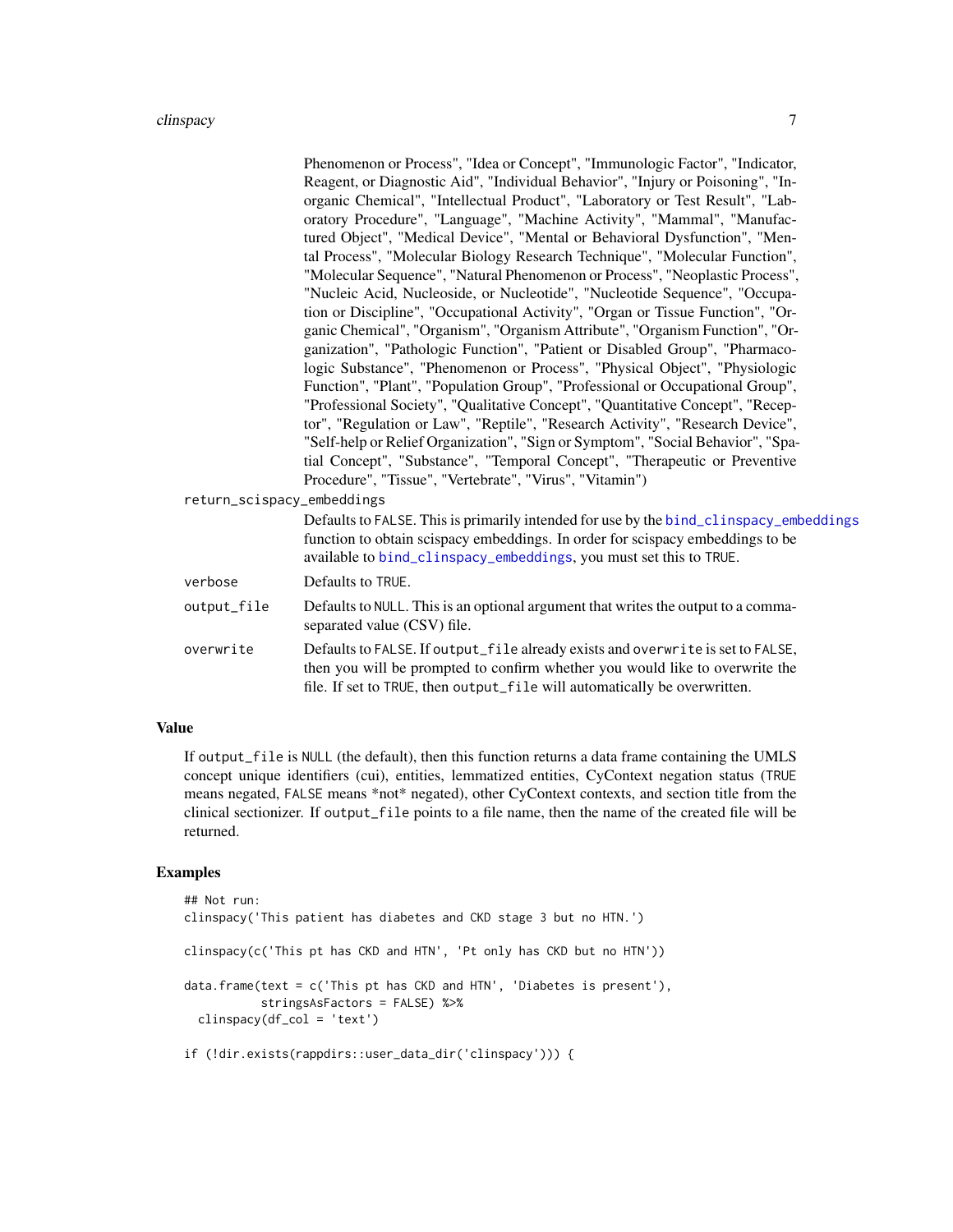```
dir.create(rappdirs::user_data_dir('clinspacy'), recursive = TRUE)
 }
clinspacy(c('This pt has CKD and HTN', 'Has CKD but no HTN'),
 output_file = file.path(rappdirs::user_data_dir('clinspacy'),
                          'output.csv'),
 overwrite = TRUE)
## End(Not run)
```
<span id="page-7-1"></span>

| clinspacy_init | Initializes clinspacy. This function is optional to run but gives you      |
|----------------|----------------------------------------------------------------------------|
|                | more control over the parameters used by scispacy at initiation. If you    |
|                | do not run this function, it will be run with default parameters the first |
|                | time that any of the package functions are run.                            |

# Description

Initializes clinspacy. This function is optional to run but gives you more control over the parameters used by scispacy at initiation. If you do not run this function, it will be run with default parameters the first time that any of the package functions are run.

# Usage

```
clinspacy_init(
  miniconda = TRUE,
  use_linker = FALSE,
  linker_threshold = 0.99,
  ...
\mathcal{L}
```
# Arguments

| miniconda        | Defaults to TRUE, which results in miniconda being installed (~400 MB) and<br>configured with the "clinspacy" conda environment. If you want to override this |
|------------------|---------------------------------------------------------------------------------------------------------------------------------------------------------------|
|                  | behavior, set miniconda to FALSE and specify an alternative environment using<br>use $python()$ or use $conda()$ .                                            |
| use_linker       | Defaults to FALSE. To turn on the UMLS linker, set this to TRUE.                                                                                              |
| linker_threshold |                                                                                                                                                               |
|                  | Defaults to 0.99. This arguemt is only relevant if use_linker is set to TRUE.                                                                                 |
|                  | It refers to the confidence threshold value used by the scispacy UMLS entity                                                                                  |
|                  | linker. Note: This can be lower than the threshold from clinspacy_init).                                                                                      |
|                  | The linker threshold can only be set once per session.                                                                                                        |
| $\cdots$         | Additional settings available from: https://github.com/allenai/scispacy.                                                                                      |

# Value

No return value.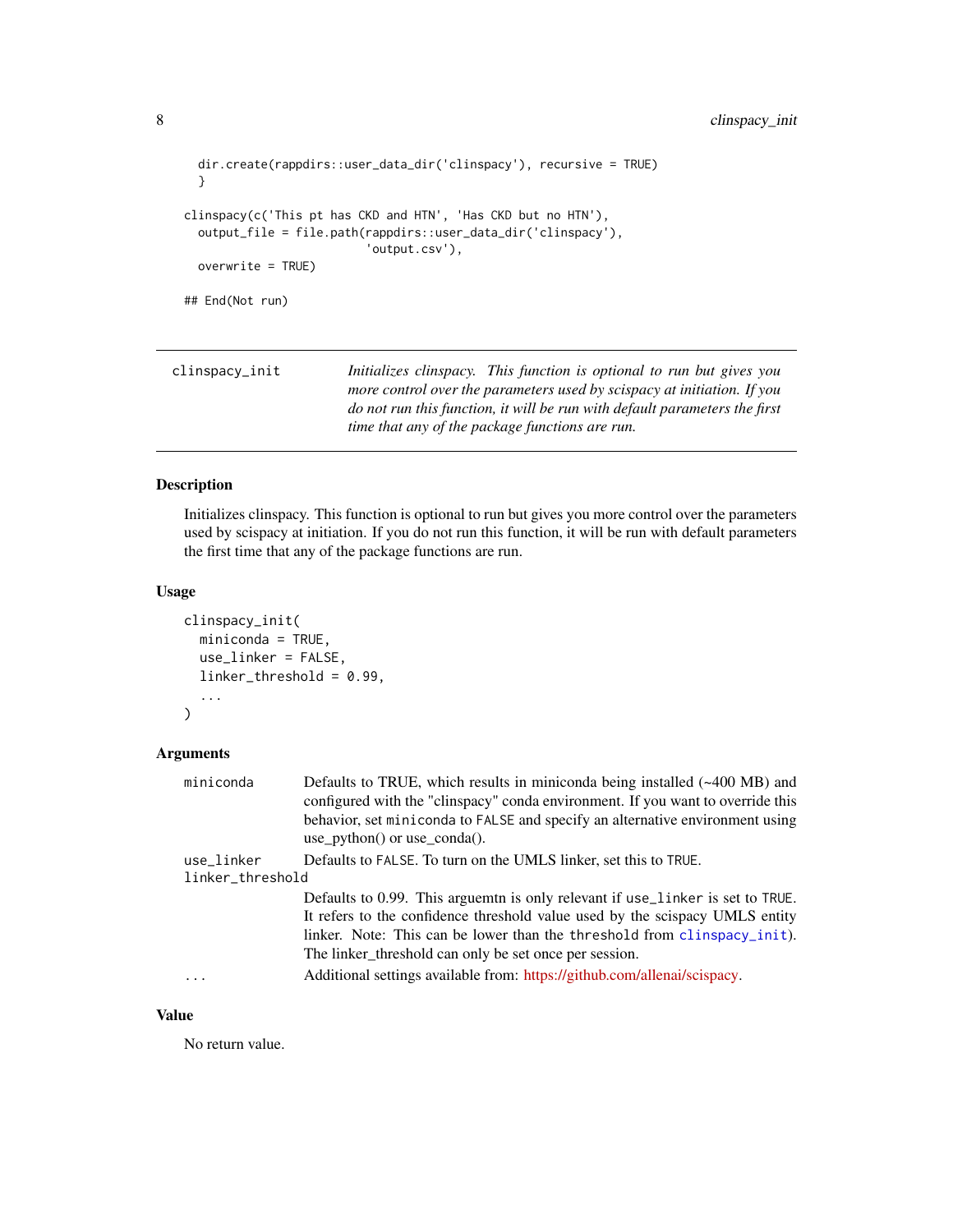<span id="page-8-0"></span>dataset\_cui2vec\_definitions *Cui2vec concept definitions*

# Description

This dataset contains definitions for the Unified Medical Language System (UMLS) Concept Unique Identifiers (CUIs). These come from Andrew Beam's [cui2vec R package.](https://github.com/beamandrew/cui2vec)

# Usage

```
dataset_cui2vec_definitions()
```
#### Format

A data frame with 3053795 rows and 3 variables:

cui A Unified Medical Language System (UMLS) Concept Unique Identifier (CUI)

semantic\_type Semantic type of the CUI

definition Definition of the CUI

# Details

# License

This data is made available under a [MIT license.](https://github.com/beamandrew/cui2vec/blob/master/LICENSE.md) The data is copyrighted in 2019 by Benjamin Kompa, Andrew Beam, and Allen Schmaltz. The only change made to the original dataset is the renaming of columns.

# Value

Returns the cui2vec UMLS definitions as a data frame.

# Source

<https://github.com/beamandrew/cui2vec>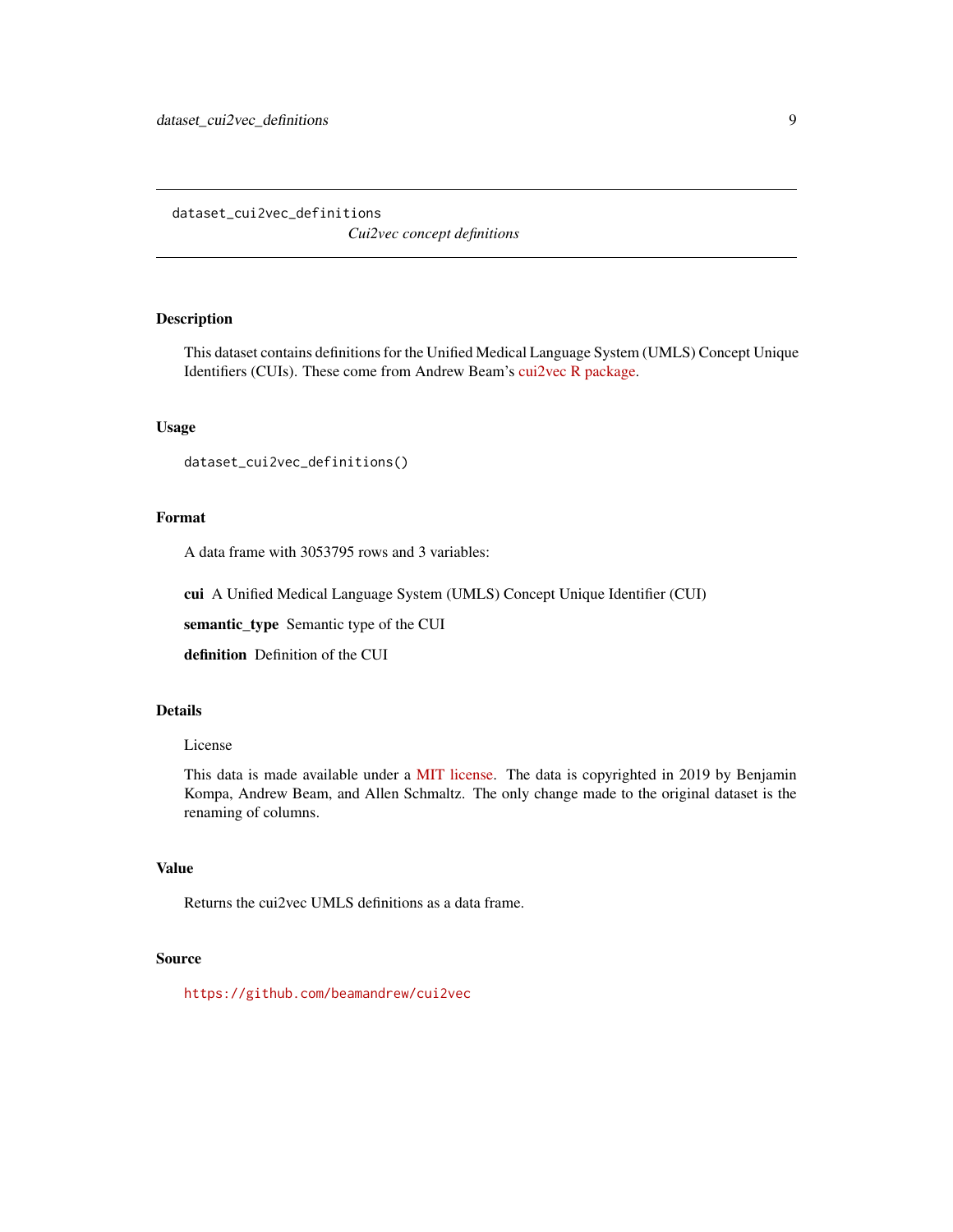<span id="page-9-1"></span><span id="page-9-0"></span>dataset\_cui2vec\_embeddings

*Cui2vec concept embeddings*

#### Description

This dataset contains Unified Medical Langauge System (UMLS) concept embeddings from Andrew Beam's [cui2vec R package.](https://github.com/beamandrew/cui2vec) There are 500 embeddings included for each concept.

# Usage

dataset\_cui2vec\_embeddings()

#### Format

A data frame with 109053 rows and 501 variables:

cui A Unified Medical Language System (UMLS) Concept Unique Identifier (CUI)

emb\_001 Concept embedding vector #1

emb\_002 Concept embedding vector #2

... and so on...

emb\_500 Concept embedding vector #500

# Details

This dataset is not viewable until it has been downloaded, which will occur the very first time you run clinspacy\_init() after installing this package.

#### Citation

Beam, A.L., Kompa, B., Schmaltz, A., Fried, I., Griffin, W, Palmer, N.P., Shi, X., Cai, T., and Kohane, I.S.,, 2019. Clinical Concept Embeddings Learned from Massive Sources of Multimodal Medical Data. arXiv preprint arXiv:1804.01486.

# License

This data is made available under a [CC BY 4.0 license.](https://creativecommons.org/licenses/by/4.0/) The only change made to the original dataset is the renaming of columns.

# Value

Returns the cui2vec UMLS embeddings as a data frame.

#### Source

<https://figshare.com/s/00d69861786cd0156d81>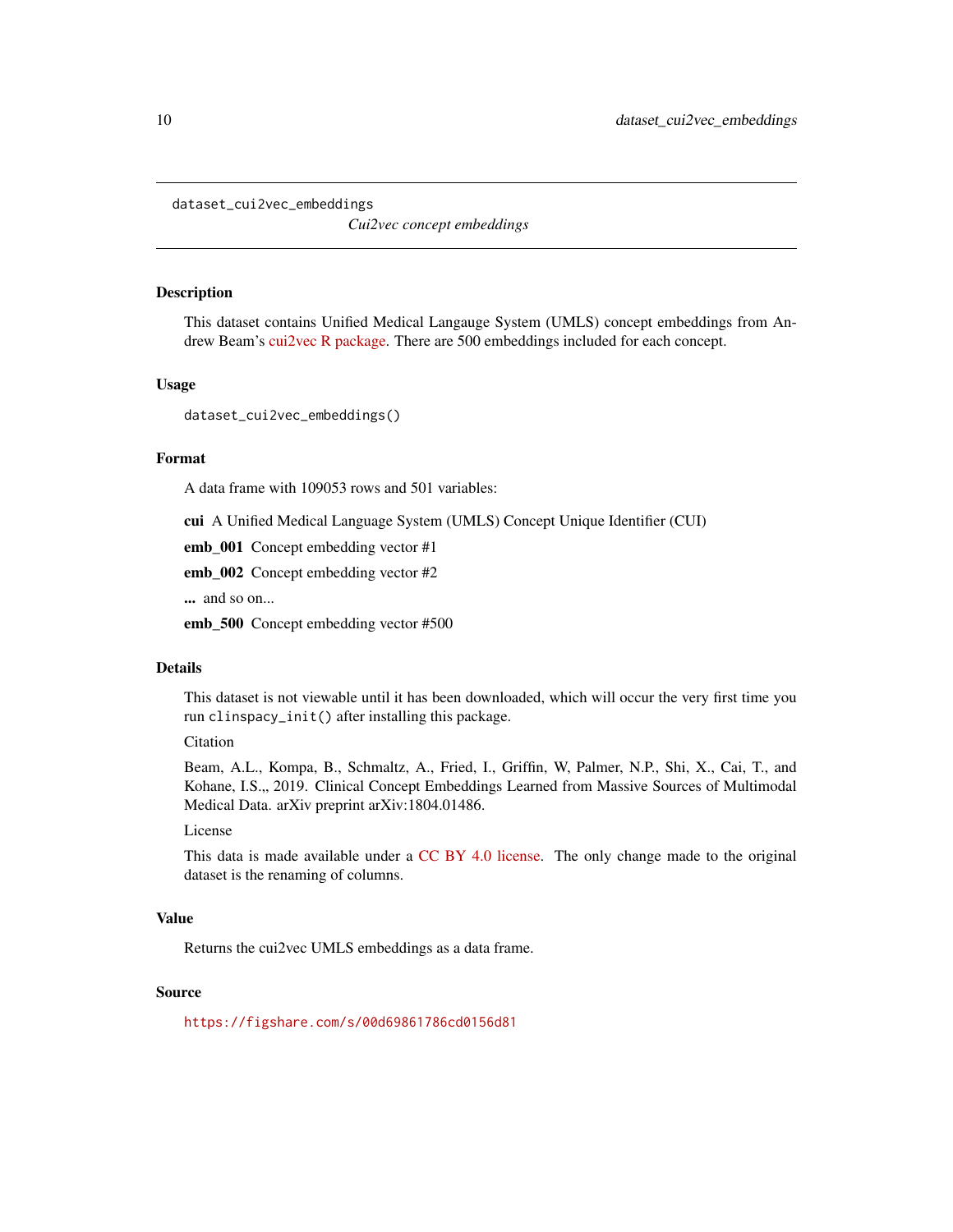<span id="page-10-0"></span>dataset\_mtsamples *Medical transcription samples.*

# Description

This dataset contains sample medical transcriptions for various medical specialties.

# Usage

dataset\_mtsamples()

# Format

A data frame with 4999 rows and 6 variables:

note\_id A unique identifier for each note description A description or chief concern medical\_specialty Medical specialty of the note sample\_name mtsamples.com note name transcription Transcription of note text keywords Keywords

# Details

Acknowledgements

This data was scraped from <https://mtsamples.com> by Tara Boyle. License This data is made available under a [CC0: Public Domain license.](https://creativecommons.org/share-your-work/public-domain/cc0/)

# Value

Returns the mtsamples dataset as a data frame.

# Source

<https://www.kaggle.com/tboyle10/medicaltranscriptions/data>